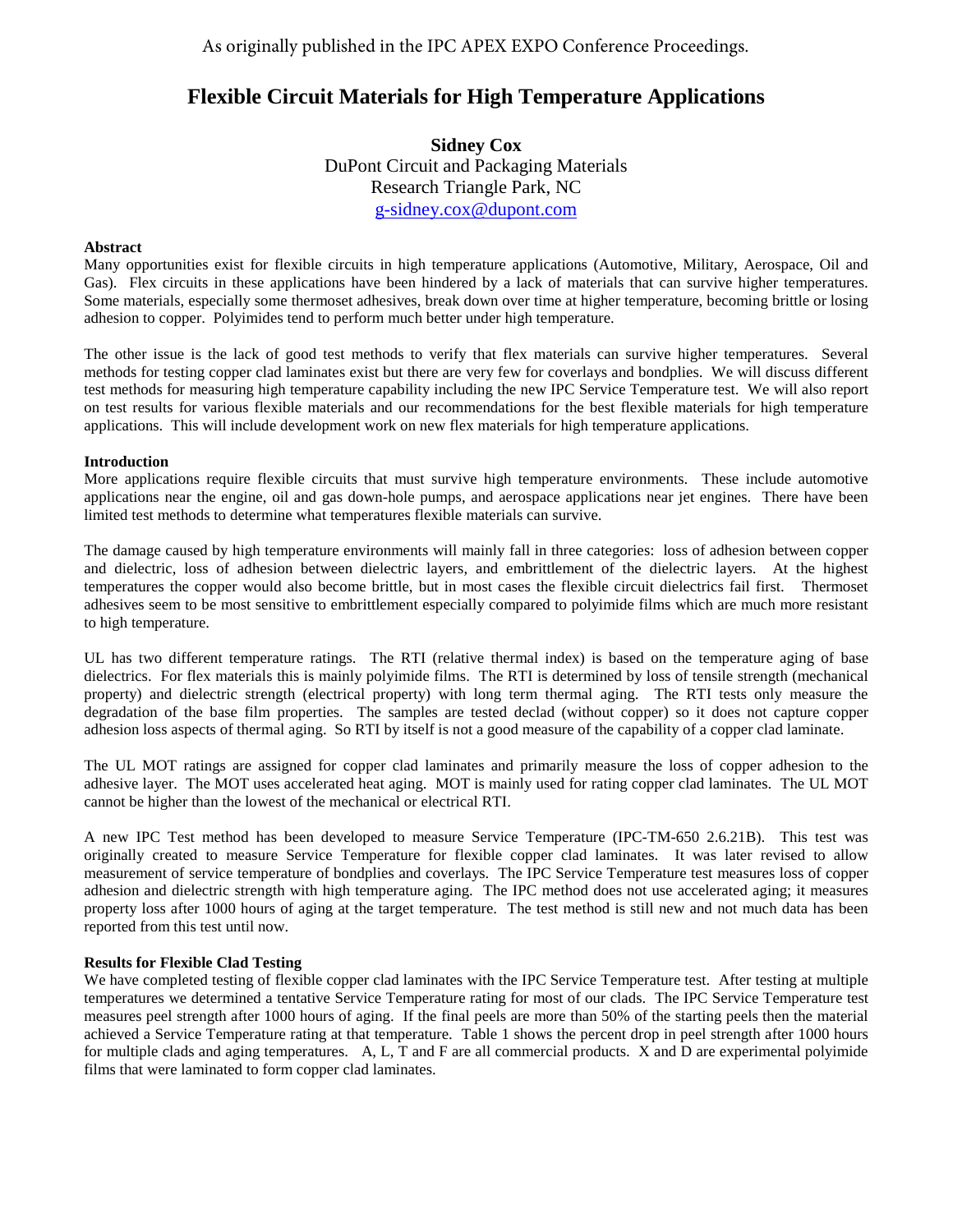| $\frac{1}{2}$<br><b>Flex Clad Type</b> | 105 C | <br>125 C | 150 C | 180 C | <u>.</u><br>225 C |
|----------------------------------------|-------|-----------|-------|-------|-------------------|
| A                                      | N/A   | N/A       | 100%  | 98%   | 93%               |
| X                                      | N/A   | N/A       | N/A   | 109%  | 92%               |
| D                                      | N/A   | N/A       | 95%   | 92%   | 88%               |
| L                                      | 76%   | 64%       | 58%   | < 50% | N/A               |
| T                                      | 94%   | N/A       | 44%   | 21%   | N/A               |
| F                                      | 63%   | 46%       | 36%   | N/A   | N/A               |

**Table 1. Percent of Original Peel Strength After 1000 hours of Thermal Aging**

The three all polyimide films all show very high Service Temperature (A, X and D). For all 3 films, copper foil was laminated directly to the polyimide, so no thermoset adhesive is present in these constructions. The samples that used adhesives to bond the copper foil to the polyimide core all had lower performance (L, F and T). Based on all the testing done so far, Table 2 shows the Service Temperature Rating we have tentatively assigned for these products.

| <b>Flexible Copper</b><br>Clad                                                                                       | <b>Clad Service</b><br><b>UL MOT</b><br><b>Temperature</b> |             | UL RTI     |  |  |  |
|----------------------------------------------------------------------------------------------------------------------|------------------------------------------------------------|-------------|------------|--|--|--|
| A                                                                                                                    | >225                                                       | 180         | 200        |  |  |  |
| X                                                                                                                    | >225                                                       | <b>TBD</b>  | TBD        |  |  |  |
| D                                                                                                                    | >225                                                       | TBD         | TBD        |  |  |  |
| L                                                                                                                    | 150                                                        | <b>None</b> | 200        |  |  |  |
| т                                                                                                                    | 140                                                        | TBD         | <b>200</b> |  |  |  |
| F                                                                                                                    | $>105$ and $< 125$                                         | 105         | 200        |  |  |  |
| Service Temperature is determined by the temperature where the<br>peels are 50% of original, or better than AS spec. |                                                            |             |            |  |  |  |

**Table 2. IPC Service Temperature Rating vs UL Rating (Degrees C)**

L shows higher values than some might have predicted but this rating is consistent with experience in flex applications. Clearly A has a much higher Service Temperature than the UL rating would suggest. The table shows that RTI ratings are not a good method of predicting Service Temperature. (Service Temperature is mainly determined by peel strength; RTI is done on samples with no copper foil.)

When the flex clads were tested at 250C in an air oven per the IPC Service Temperature test, the copper foil became so brittle that the peel strength could not be measured. So the actual Service Temperature of A, X, and D could be 250C, but we have not been able to measure peel strength because of copper oxidation. A quick test to add ENIG to the copper surface proved unsuccessful because the nickel made the copper too brittle. To measure Service Temperature of high temperature flex clads above 225C will require development of a new technique.

#### **Results for Flexible Bondply and Coverlay Testing**

UL does not assign a MOT rating for flexible bondplies and coverlays. In some cases, it is possible to get a MOT rating for a combined package (clad and coverlay for example). The IPC Service Temperature test method was adapted to test bondplies and coverlays. The bondplies and coverlays are laminated to copper to create clads and then tested as if the samples were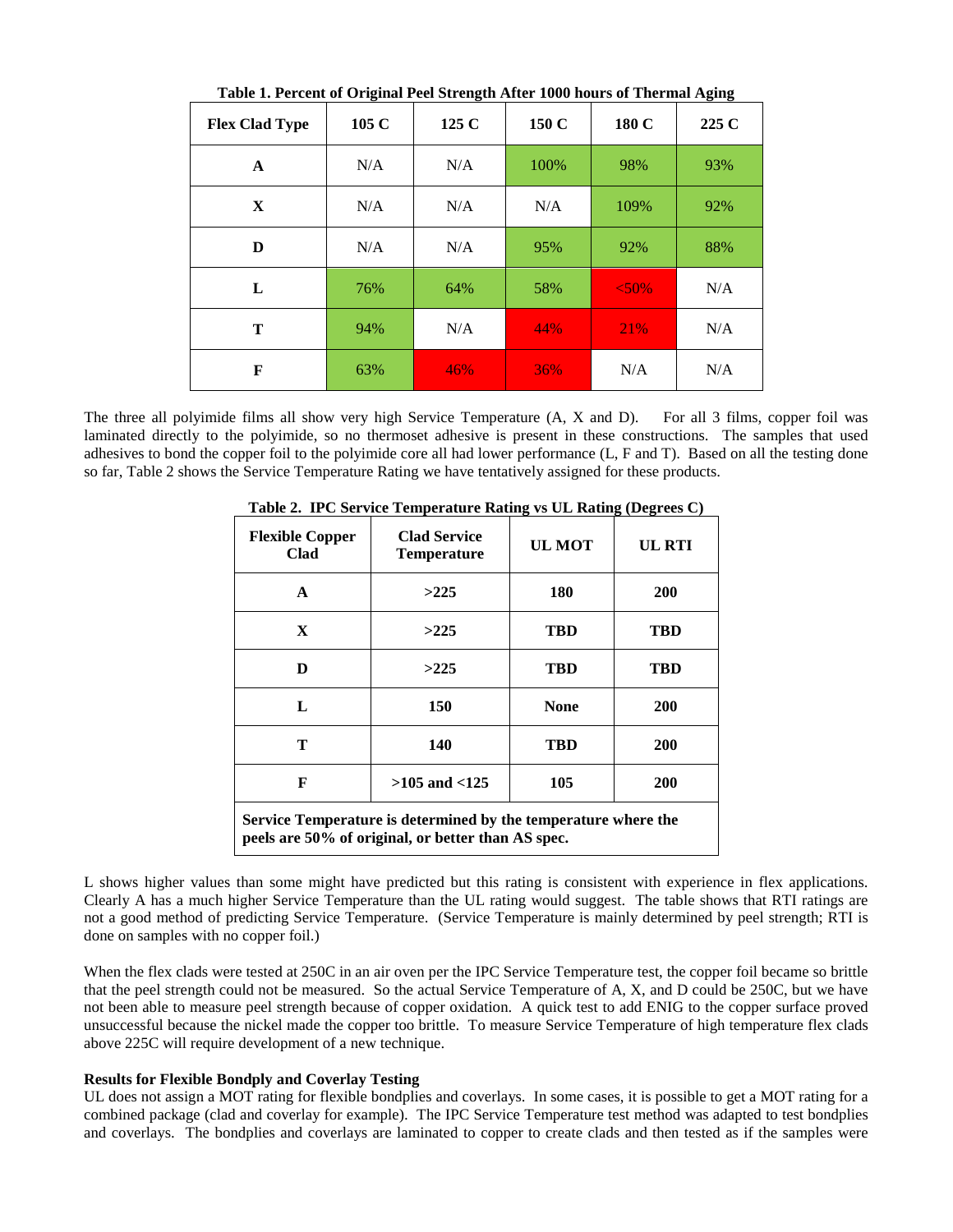clads. Our testing so far has shown wide variation in Service Temperature ratings of bondply and coverlays, suggesting that the test method has many issues with reproducibility. Our internal testing shows Service Temperature for coverlays that are well below the accepted performance in the field. This suggests that the present Service Temperature method does not measure the true capability of coverlays and bondplies.

Some of these issues are caused by the process of microetching sheets of copper foil, which get laminated to the coverlay or bondplies to form a clad. This obviously is not easy to process. The other issue is the coverlay sample that is aged in the oven is just coverlay with copper foil on one side. Previous testing has shown that adhesion loss between copper foil and the dielectric is driven by the presence of oxygen. The multiple layers of copper, bondply and coverlay will reduce the amount of oxygen present at the copper interface, which will prolong the life of the flex circuit at higher temperatures.

We are designing a new internal method to measure Service Temperature for coverlays that captures all of the possible failure modes. This method makes a simple flexible circuit with coverlay(s) laminated over circuit lines designed for bend testing. Temperature aging of these circuits should show reduced bend performance if any of the 3 possible failure mechanisms occur: loss of copper adhesion, loss of adhesion between dielectrics (such as clad and coverlay) or increase brittleness of the dielectrics (especially of the coverlay). The number of bends that the test circuit can survive will decrease with any of the failure modes.

The data in Table 3 shows bend performance after aging at 180C. The copper clad laminate used for this test was an all polyimide clad. Listed in the table are the coverlays tested. The percentages are based on the ratio of bends after 1000 hours of temperature aging to the number of bends with no aging. For this evaluation, the coverlays passed if the bend performance after thermal aging was at least 50% of bend performance with no aging.

| Coverlay       | ິ<br><b>Starting</b> | ັ<br><b>Starting Bends</b> | ັ<br>180C |
|----------------|----------------------|----------------------------|-----------|
|                | <b>Bends AR</b>      | AS                         |           |
| X              | 477                  | 468                        | 73%       |
| L              | 425                  | 295                        | 134%      |
| J              | 234                  | 210                        | 61%       |
| Bend Ratio 4.5 |                      |                            |           |

**Table 3. Percentage of Bends after Thermal Aging, 1000 hours**

The results show that some coverlays actually show good Service Temperature performance. The L coverlay has been known to survive in the temperature range of 150 to 180C depending on the circuit design and environment. The bend version of the Service Temperature gives a much more realistic value for L than the official IPC Service Temperature test method for coverlays.

The J coverlay appeared to fail mainly because of brittleness, and this reduced bend performance. This confirms that brittleness is one of the possible failure modes with high temperature aging, and this new method was able to capture the performance loss with this failure mode. This is probably also the case for the L, however, it is difficult to tell because of acrylic adhesive is covered with a polyimide film.

The all polyimide coverlay based on experimental film X shows very good performance. Part of this is that there is an all polyimide flexible circuit containing a polyimide clad and a polyimide coverlay. As long as good adhesion can be achieved between the polyimide and the copper foil, an all polyimide flexible circuit should have the best high temperature performance.

We have developed an all polyimide coverlay and bondply to use with the all polyimide copper clad laminates based on the X film. The new polyimide coverlay will require lamination temperatures of around 290 to 300C (554 – 572F), which will limit the use to only certain fabricators. So far it is clear that this is the best approach to achieve flexible circuits that can survive high temperatures.